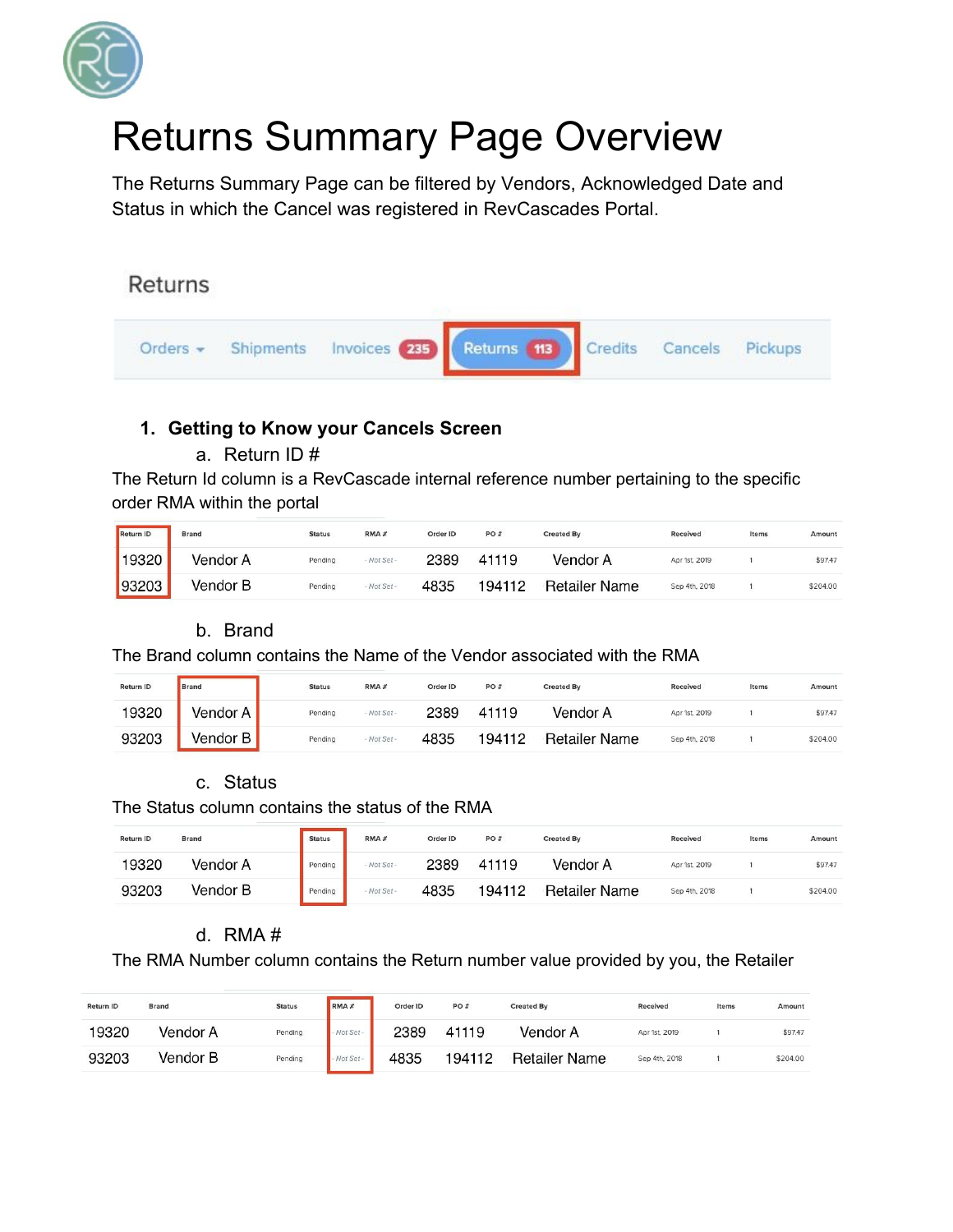

#### e. Order ID

The Order ID column is a RevCascade internal reference number for that specific Vendor order

| <b>Return ID</b> | <b>Brand</b> | <b>Status</b> | RMA#        | Order ID | PO#    | <b>Created By</b>    | Received      | Items | Amount   |
|------------------|--------------|---------------|-------------|----------|--------|----------------------|---------------|-------|----------|
| 19320            | Vendor A     | Pending       | - Not Set - | 2389     | 41119  | Vendor A             | Apr 1st, 2019 |       | \$97.47  |
| 93203            | Vendor B     | Pending       | - Not Set - | 4835     | 194112 | <b>Retailer Name</b> | Sep 4th, 2018 |       | \$204.00 |

#### f. PO #

The Purchase Order column contains the PO # pertaining to the order. This number should be referenced on all inquiries with the RevCascade Support Team for order assistance

| <b>Return ID</b> | <b>Brand</b> | <b>Status</b> | RMA#        | Order ID | <b>PO#</b> | <b>Created By</b>    | Received      | Items | Amount   |
|------------------|--------------|---------------|-------------|----------|------------|----------------------|---------------|-------|----------|
| 19320            | Vendor A     | Pending       | - Not Set - | 2389     | 41119      | Vendor A             | Apr 1st, 2019 |       | \$97.47  |
| 93203            | Vendor B     | Pending       | - Not Set - | 4835     | 194112     | <b>Retailer Name</b> | Sep 4th, 2018 |       | \$204.00 |

## g. Created By

The Created By column contains either the Vendor Name or the Retailer Name, depending on whom creates the Return within the portal

| Return ID | <b>Brand</b> | <b>Status</b> | RMA#        | Order ID | PO#    | <b>Created By</b> | Received      | Items | Amount   |
|-----------|--------------|---------------|-------------|----------|--------|-------------------|---------------|-------|----------|
| 19320     | Vendor A     | Pending       | - Not Set - | 2389     | 41119  | Vendor A          | Apr 1st, 2019 |       | \$97.47  |
| 93203     | Vendor B     | Pending       | - Not Set - | 4835     | 194112 | Retailer Name     | Sep 4th, 2018 |       | \$204.00 |

## h. Received

#### The Received column contains the Date the Return was received

| <b>Return ID</b> | <b>Brand</b> | <b>Status</b> | RMA#        | Order ID | PO#    | <b>Created By</b>    | Received      | Items | Amount   |
|------------------|--------------|---------------|-------------|----------|--------|----------------------|---------------|-------|----------|
| 19320            | Vendor A     | Pending       | - Not Set - | 2389     | 41119  | Vendor A             | Apr 1st, 2019 |       | \$97.47  |
| 93203            | Vendor B     | Pending       | - Not Set - | 4835     | 194112 | <b>Retailer Name</b> | Sep 4th, 2018 |       | \$204.00 |

#### i. Items

#### The Items column contains the amount of items returned from the order

| Return ID | <b>Brand</b> | <b>Status</b> | RMA#        | Order ID | PO#    | <b>Created By</b>    | Received      | Items | Amount   |
|-----------|--------------|---------------|-------------|----------|--------|----------------------|---------------|-------|----------|
| 19320     | Vendor A     | Pending       | - Not Set - | 2389     | 41119  | Vendor A             | Apr 1st, 2019 |       | \$97.47  |
| 93203     | Vendor B     | Pending       | - Not Set - | 4835     | 194112 | <b>Retailer Name</b> | Sep 4th, 2018 |       | \$204.00 |

## j. Amount

The Amount column contains the amount value of the product returned, if credit is requested (no replacement order requested) this value is to be used as a credit value

| <b>Return ID</b> | <b>Brand</b> | <b>Status</b> | RMA#        | Order ID | PO#    | <b>Created By</b> | Received      | Items | <b>Amount</b> |
|------------------|--------------|---------------|-------------|----------|--------|-------------------|---------------|-------|---------------|
| 19320            | Vendor A     | Pending       | - Not Set - | 2389     | 41119  | Vendor A          | Apr 1st, 2019 |       | \$97.47       |
| 93203            | Vendor B     | Pending       | - Not Set - | 4835     | 194112 | Retailer Name     | Sep 4th, 2018 |       | \$204.00      |